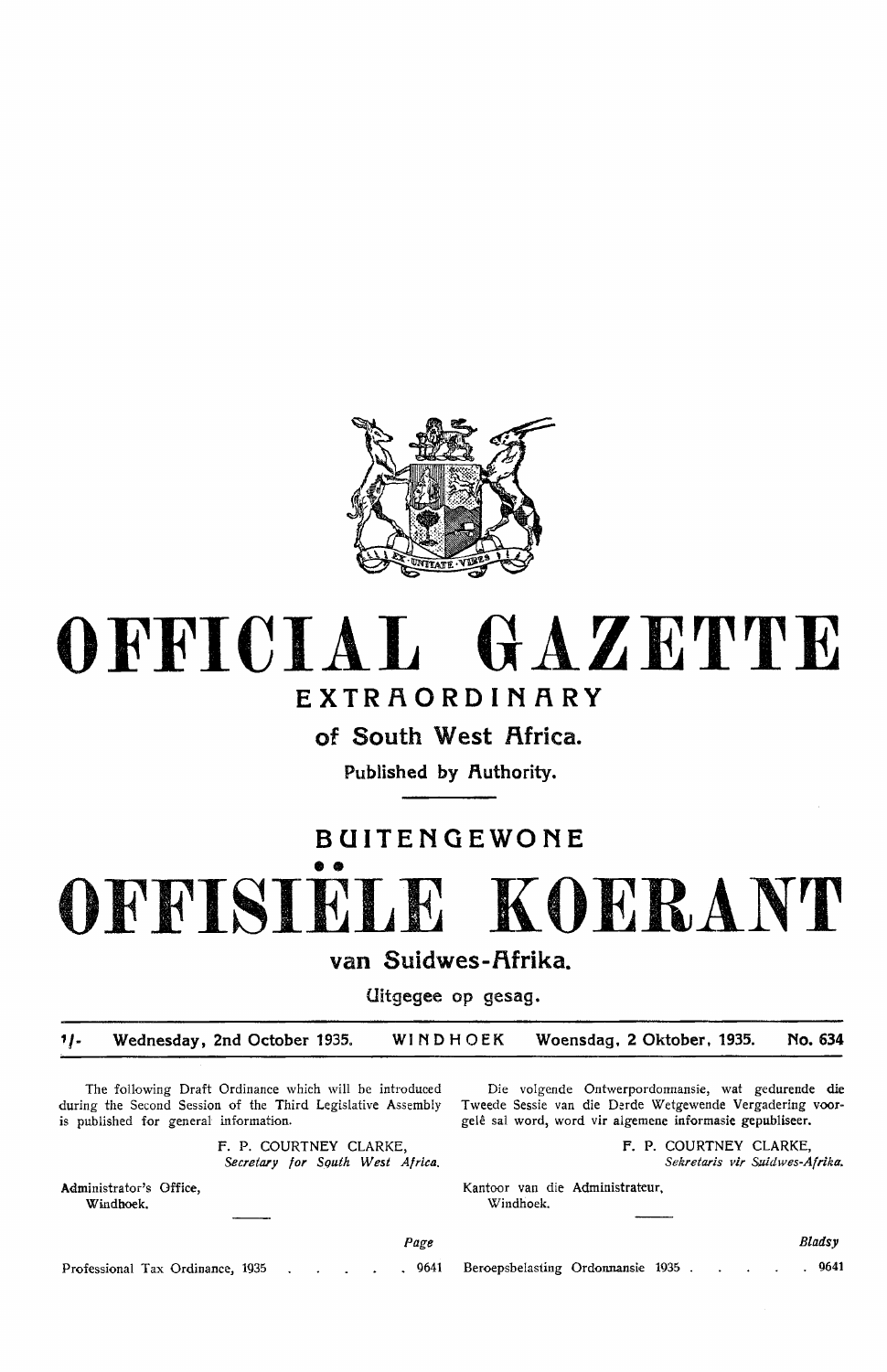### **DRAFT ORDINANCE**

To provide for the consolidation and amendment of the law relating to the taxation of persons carrying on certain professions or callings in the Territory.

BE IT ORDAINED by the Legislative Assembly for the Territory of South West Africa as follows:-

1. As from the first day of January, 1936, and save as hereinafter provided, there shall be charged, levied and collected annually for the benefit of the Territory Revenue Fund lected annually for the benefit of the Territory Revenue Fund<br>a tax (hereinafter called "professional tax") on all persons practising or carrying on within this Territory any of the professions or callings mentioned in the Schedule to this Ordinance in accordance with the tariff prescribed in the said Schedule.

2. Professional tax shall be payable on the first day of January in each year, and shall be paid to the Magistrate of the District where the person liable to pay the tax carries on his profession or calling:

Provided that, subject to the provisions of the next succeeding section, where any such person as aforesaid commences<br>to practise or carry on his profession or calling after the<br>first day of January in any calendar year, h to pay professtonal tax on the date when he so commenees to carry on his said profession or calling in that year:

Provided further that where any such person commences to practise or carry on his profession or calling after the first day of July in any calendar year he shall be liable to pay only half of the appropriate amount of the tax payable.

It is specially provided, however, that no tax shall be payable by an advocate of less than one year's standing; and the tax payable by an advocate of more than one year but less than three year's standing shall be half the amounts specified in the Schedule to this Ordinance.

For the purpose of this section the standing of an advocate shall be reckoned from the date of his first admission to practise in the High Court of South West Africa, and the first payment of tax shall be due one year after the date of such admission, or as soon thereafter as such advocate continues or commences to practise his profession in the Territory:

Provided that where such due date falls after the first day of July in any calendar year, such advocate shall be liable to pay only half of the appropriate amount of professional tax payable in respect of that calendar year.

4. Where two or more members of a firm or partnership carry on any profession or calling mentioned in the Schedule to this Ordinance each such member shall be liable to p'ay a separate and distinct tax in his own name.

5. Where any person practises or carries on more than **one** of the pmfessions or callings in pespect of which professional tax is payable or specified in the Schedule, he shall be required to pay the full tax in respect of that profession or calling practised by him for which the highest tax is so specified, but only half the tax so specified in respect of any additional profession or calling.

#### **ONTWERPORDONNANSIE**

Om voorsiening te maak vir die konsolidasie en wysiging van die wet betreffende die belasting van persone wat sekere professies of beroepe in die Oebied uitoefen.

DIT WORD VERORDEN deur die Wetgewende Vergadering vir' die Gehied Suidwes-Afrika as volg:-

1. Vanaf die eerste dag van Januarie 1936, en behoudens die hiernavermelde bepalings, word 'n belasting (hierna ge-<br>noem "beroepsbelasting") jaarliks geeis, gehef en ingesamen vir die voordeel van die Gebieds-Inkomste-Fonds, van alle<br>persone wat enige van die professies of beroepe binne hierdie Oebied drywe of uitoefen wat in die Bylae van hierdie Ordon-<br>nansie genoem is in ooreenstemming met die tarief in die nansie genoem is in ooreenstemming met die tarief in die vermelde Bylae voorgeskrewe.

2. Beroepsbelasting is betaalbaar op die eerste dag van Januarie in elke jaar, en moet betaal word aan die Magistraat van die distrik waar die persoon wat aanspreeklik is om die belasting te betaal, sy professie of beroep uitoefen:

Met die verstande dat, onderhewig aan die bepalings van die eersvolgende artikel, wanneer enige sodanige voormelde persoon begin om sy professie of beroep na die eerste dag van Januarie in enige kalenderjaar uit te oefen of te drywe, is hy aanspreeklik om beroepsbelasting op die datum te be-<br>taal wanneer hy aldus begin om sy vermelde professie of beroep in daardie jaar uit te oefen:

Met die verstande verder dat wanneer enige sodanige persoon begin om sy professie of beroep na die eerste dag van<br>Julie in enige kalenderjaar uit te oefen of te drywe, is hy aanspreeklik om slegs die helfte van die bestemde bedrag<br>van die betaalbare belasting te betaal.

3. Dit word egter .spesiaal bepaal dat geen belast:ng betaalbaar is deur 'n advokaat wat minder as een jaar praktiseer; en die belasting wat deur 'n advokaat wat meer as een<br>jaar maar minder as drie jaar praktiseer, betaalbaar is, is die helfte van die bedrae wat in die Bylae van hierdie Ordon-<br>nansie gespesifiseer is.

Vir die doeleinde van hierdie artikel word die stand van<br>'n advokaat gereken vanaf die datum van sy eerste toelating<br>om in die Hooggeregshof van Suidwes-Afrika te praktiseer,<br>en die eerste belastingbetaling is betaalbaar e datum van sodanige toelating, of so spoedig daarna as wat sodanige advokaat aanhou of begin sy professie in die Gebied uit te oefen:

Met die verstande dat wanneer sodanige betaaldag na die eerste dag van Julie in enige kalenderjaar val, sodanige advokaat slegs aanspreeklik is om die helfte van die bestemde bedrag van die beroepsbelasting wat ten aansien van daardie<br>kalenderjaar betaalbaar is, te betaal.

4. Wanneer twee of meer 1ede van 'n firma of vennootskap enige professie of beroep uitoefen wat in die Bylae van hierdie Ordonnansie genoem is, is elke sodanige lid aan- spreeklik om 'n afsonderlike en aparte belasting in sy eie naam te betaal.

5. Wanneer enige persoon meer as een van die professies of beroepe uitoefen of drywe, ten aansien waarvan beroepsbelasting betaalbaar is of in die Bylae gespesifiseer is, is hy benodig die volle belasting ten aansien van daardie professie<br>of beroep wat hy uitoefen en waarvoor die hoogste belasting aldus gespesifiseer is, te betaal, maar slegs die helfte van die belasting wat aldus gespesifiseer is, ten aansien van enige by-<br>komende professie of beroep.